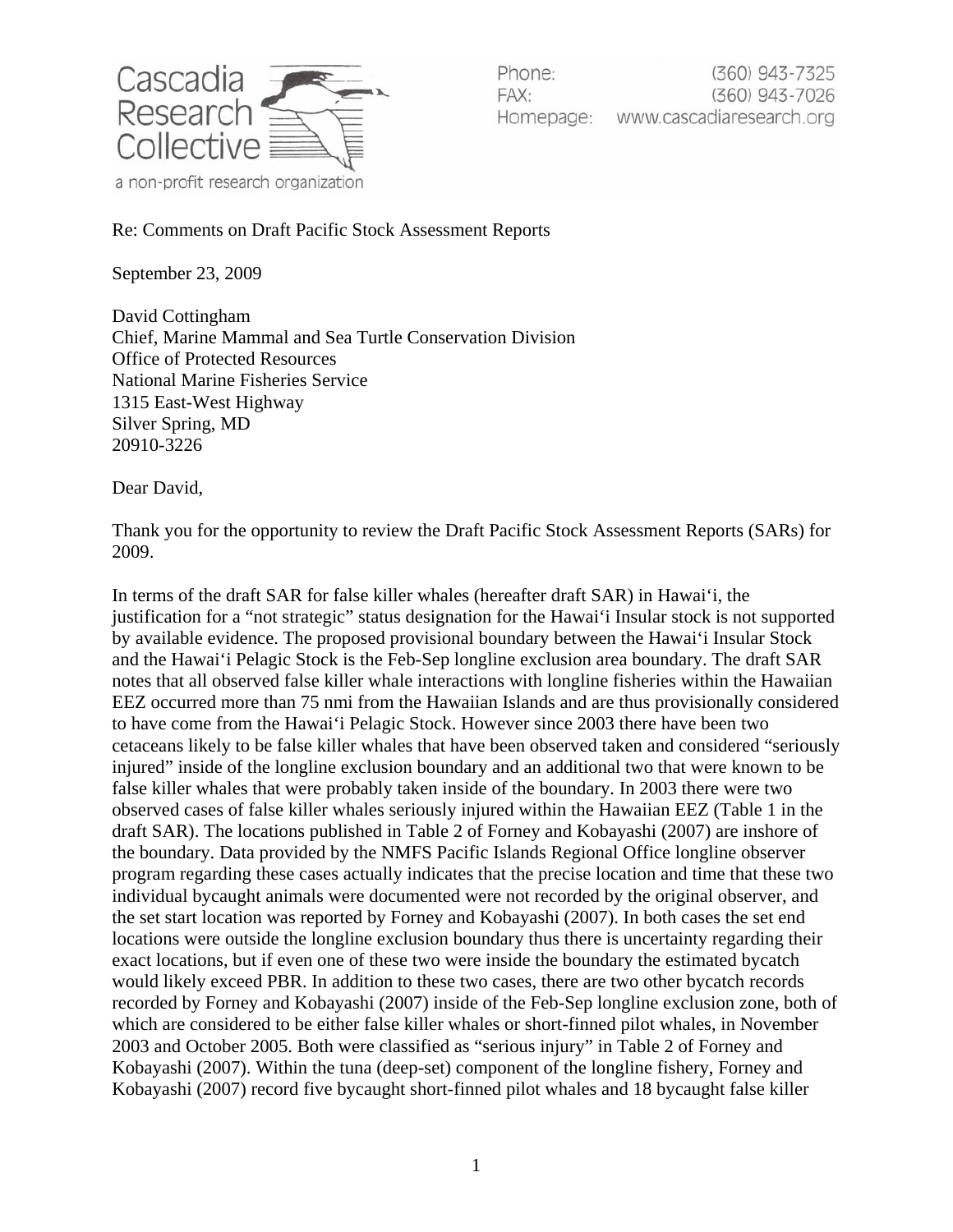whales. Given these ratios of the two species, it is most likely that at least one and possibly both of the individuals documented from November 2003 and October 2005 were false killer whales, rather than short-finned pilot whales. As such, the "not strategic" classification for the Insular Stock in the draft SAR is unwarranted. In addition, the deep-set fishery has approximately 20% observer coverage, thus there are likely considerable numbers of unobserved bycaught individuals.

There are several other reasons why bycatch rates of false killer whales may be underestimated based on the existing observer data. For the shallow-set (swordfish) fishery, there is 100% observer coverage, and thus the number of bycaught animals is considered to be equal to the number of observed takes. However, there are cases where parts of longlines are lost, and it is possible that lost gear may occur due to a hooked false killer whale (or other species) breaking the gear. The SAR should include information on how frequently portions of longline gear are lost both in the shallow-set and deep-set fishery, so that the likelihood that there are unobserved takes due to lost gear can be assessed.

Because of the seasonal change in the longline fishery boundary, from October through January each year and the known movements of satellite tagged false killer whales to greater than 80 km offshore, the likelihood of interactions between the Insular Stock of false killer whales and the offshore longline fishery increase dramatically. No information is presented in the draft SAR or any of the papers and reports on estimating bycatch on the observer coverage in the deep-set longline fishery during this four-month period, to assess whether observer coverage is sufficient within the range of the Insular Stock to robustly assess bycatch rates. In addition, there are unobserved short-line fisheries that occur nearshore in the Hawaiian Islands that are using the same gear as offshore long-line fisheries, and are thus likely to be taking false killer whales.

For the Hawai'i Insular Stock, the draft SAR notes that no quantitative analysis of sightings data and population trend has been made. At the Western Pacific Regional Fishery Management Council Marine Mammal Advisory Committee meeting in April 2009 I presented the results of a statistical analysis of false killer whale sighting rates from survey data provided by J. Mobley of the University of Hawai'i, based on surveys from around the main Hawaiian Islands undertaken from January through April each year in 1993, 1995, 1998, 2000, and 2003. A regression of the number of groups per 10 survey hours by year shows a significant decline ( $p = 0.028$ ,  $r^2 =$ 0.8429, see Figure 1, below). These results were not included in the presentation by Reeves et al. (2009), which provide several other lines of evidence for a population decline of the Insular Stock.

The draft SAR also notes that there are "no habitat issues of concern for this species", but then goes on to note recent evidence of high levels of pollutants (see Ylitalo et al. in press) and reduced biomass of prey species. Elsewhere in the draft 2009 Stock Assessment Report these same issues are identified as "habitat issues" (see below), and thus should be explicitly stated as such here. In the draft SAR for Southern Resident killer whales in the section on Habitat Issues it notes that the "high trophic level and longevity of the animals has predisposed them to accumulate levels of contaminants that are high enough to cause potential health impacts", and also identifies changes in salmon abundance as a possible influence on the population.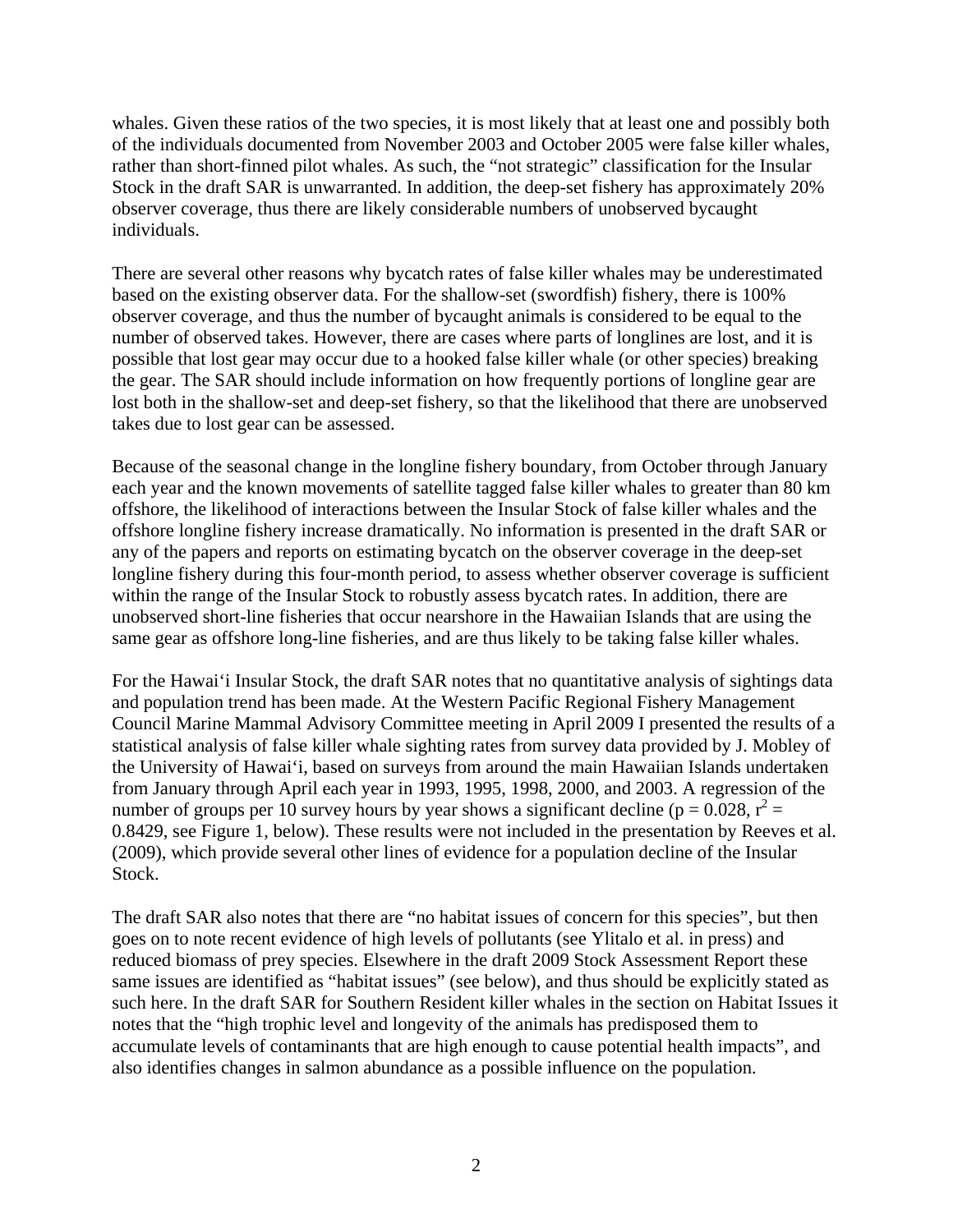In terms of other species, as noted in the Federal Register (Vol. 74, No. 122:30527-30528), the MMPA requires NMFS to review "SARs at least annually for strategic stocks and stocks for which significant new information is available, and at least once every 3 years for non-strategic stocks", and "revise a SAR if the status of the stock has been changed or can be more accurately determined". Although there is a revised SAR for false killer whales in Hawaiian waters, I note that with the exception of three other species the SARs for other Hawaiian odontocetes have not been revised since the 2004 SARs (the Hawaiian bottlenose dolphin and short-finned pilot whale SARs were revised in 2006, pygmy killer whales were revised in 2005). For some of these species, there is significant new information available suggesting the existence of multiple stocks within the Hawaiian EEZ, where there is currently only a single stock recognized. These include the Hawaiian stocks of rough-toothed dolphins, bottlenose dolphins, pygmy killer whales, spinner dolphins, dwarf sperm whales, Cuvier's beaked whales, and Blainville's beaked whales (Baird et al. 2008, 2009; Martien et al. 2009; McSweeney et al. 2007, 2009; Mahaffy et al. 2009; Schorr et al. in press).

Thanks very much for considering these comments.

Sincerely,

Robin W. Baird, Ph.D. Research Biologist rwbaird@cascadiaresearch.org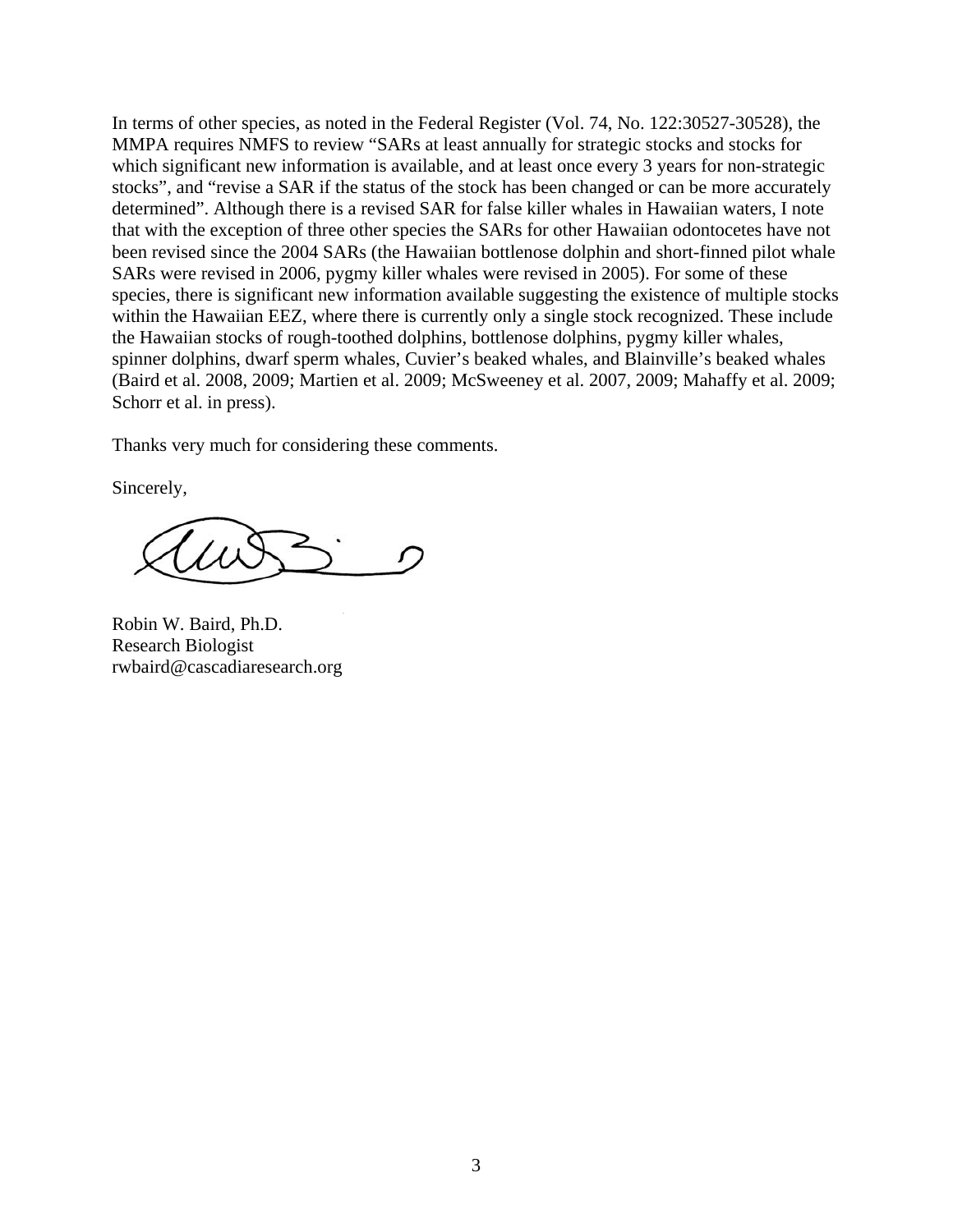

Figure 1. Sighting rates of false killer whales in aerial surveys around the main Hawaiian Islands undertaken by J. Mobley (see Mobley et al. 2000 for details), documenting a significant decline in sighting rates between 1993 and 2003. From Baird 2009.

Literature Cited

- Baird, R.W. 2009. False killer whales in Hawai'i a review of current knowledge. Presentation to the Western Pacific Regional Fishery Management Council Marine Mammal Advisory Committee, Honolulu, HI, April 6, 2009.
- Baird, R.W., D.L. Webster, S.D. Mahaffy, D.J. McSweeney, G.S. Schorr and A.D. Ligon. 2008. Site fidelity and association patterns in a deep-water dolphin: rough-toothed dolphins (*Steno bredanensis***)** in the Hawaiian Archipelago. Marine Mammal Science 24:535-553.
- Baird, R.W., A.M. Gorgone, D.J. McSweeney, A.D. Ligon, M.H. Deakos, D.L. Webster, G.S. Schorr, K.K. Martien, D.R. Salden, and S.D. Mahaffy. 2009. Population structure of island-associated dolphins: evidence from photo-identification of common bottlenose dolphins (*Tursiops truncatus*) in the main Hawaiian Islands. Marine Mammal Science 25:251-274.
- Forney, K. A. and D. Kobayashi. 2007. Updated estimates of mortality and injury of cetaceans in the Hawaii-based longline fishery, 1994-2005. NOAA Technical Memorandum NMFS-SWFSC-412.
- Mahaffy, S.D., R.W. Baird, D.J. McSweeney, D.L. Webster, and G.S. Schorr. 2009. Individual photo-identification of dwarf sperm whales off the island of Hawai'i; evidence of site fidelity and a small population size**.** To be presented at the 18th Biennial Conference on the Biology of Marine Mammals, Quebec, October 2009.
- McSweeney, D.J., R.W. Baird and S.D. Mahaffy. 2007. Site fidelity, associations and movements of Cuvier's (*Ziphius cavirostris***)** and Blainville's (*Mesoplodon densirostris*) beaked whales off the island of Hawai'i. Marine Mammal Science 23:666-687.